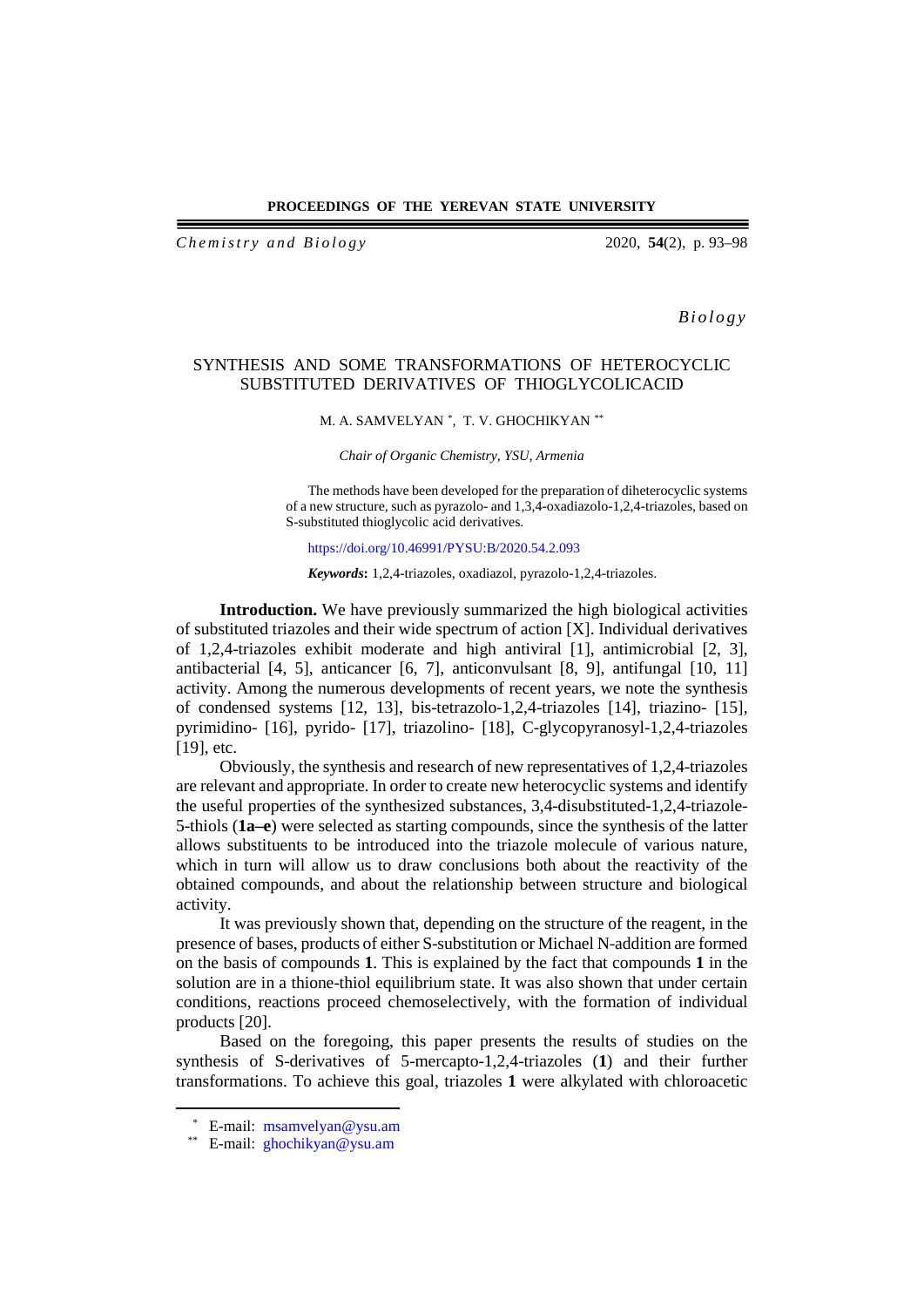acid ethyl ester. The reaction was found to proceed smoothly with the formation of 2-[(4,5-disubstituted-4*H*-1,2,4-triazole-3-yl)sulfanyl]ethyl acetate (**2a–e**) [20].



By the known method, the compounds **2** were subjected to hydrazinolysis, resulting in a high yield of acetohydrazides of 2-[(4,5-disubstituted-4*H*-1,2,4 triazole-3-yl)sulfanyls] (**3a–e**), which are good raw materials for various heterocyclic systems. To achieve this goal, some transformations were carried out according to the scheme below.



It was shown that the interaction of **3a–d** with a carbon disulfide in the presence of caustic potassium as a result of the further intramolecular cyclization promoted by the latter leads to the formation of triazolo-1,3,4-oxadiazoles 5-[(4,5 disubstituted-4*H*-1,2,4-triazole-3-yl)sulfanyl]methyl-1,3,4-oxadiazol-2(3*H*)-thiones (**4a–d**). Pyrazolo-1,2,4-triazoles (**5a–b**) were also obtained on the basis of **3d–e** by reacting the latter with acetylacetone in the presence of sodium ethylate. The yields of the final products were high. It was also established that the nature of the substituents does not affect the chemoselectivity of the reactions and the yields of the target products.

**Experimental Part.** <sup>1</sup>H and <sup>13</sup>C NMR spectra were recorded on a Varian Mercury-300 MHz spectrometer in DMSO–CCl<sub>4</sub> mixture  $(1:3)$  (300 <sup>1</sup>H and 75 <sup>13</sup>C). TLC analysis was performed on "Silufol UV-254" plates. Melting points were determined on a "Boetius" micro-heating stage. The starting compounds **1a**–**d** and **2a–d** were synthesized according to known methods [17, 20].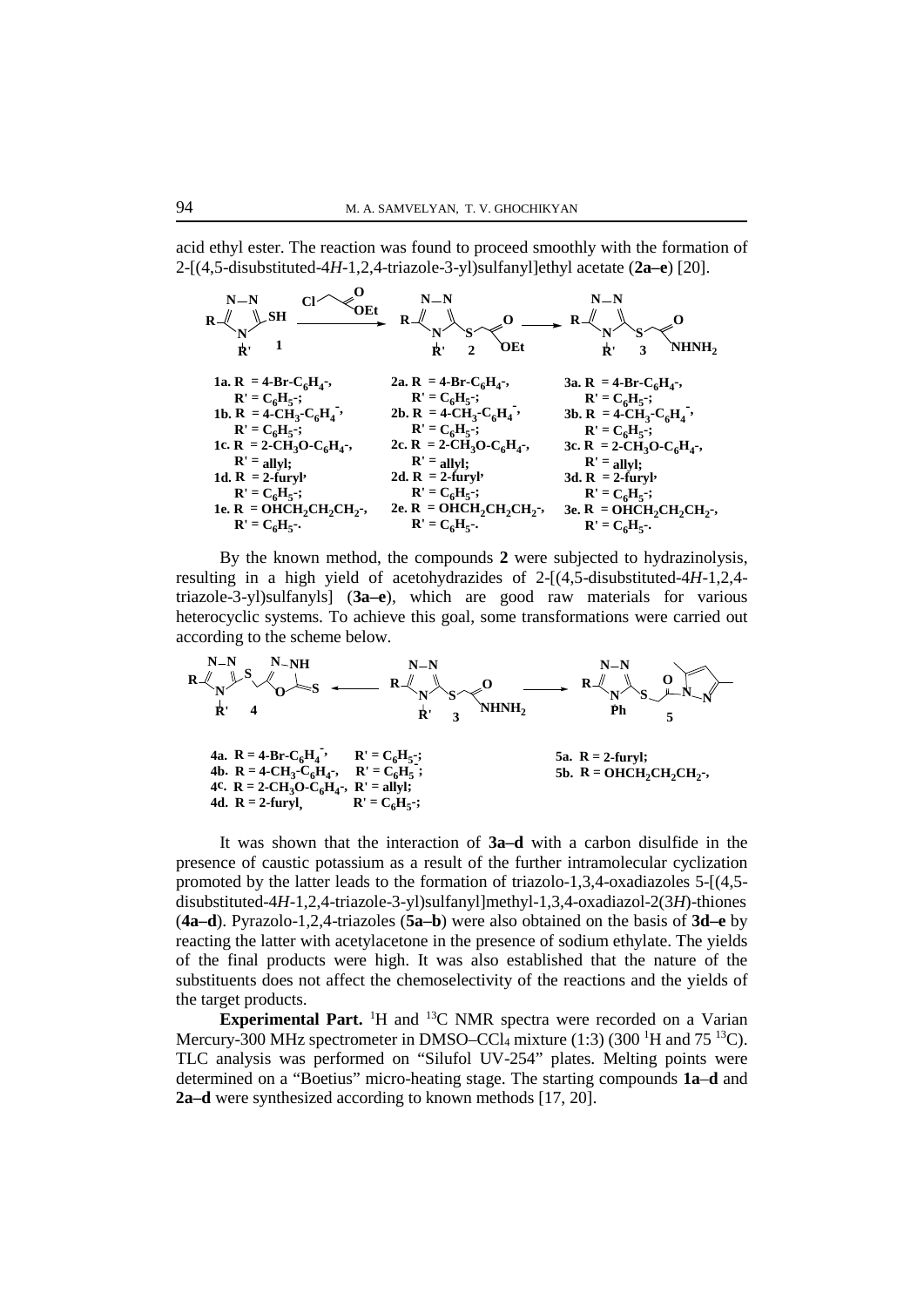*General Method for Preparation of Hydrazides 2-([5-Substituted-4-phenyl-4H-1,2,4-triazole-3-yl]thio)acetates (3a–d).* To a mixture of 9.5 *mmol* of the corresponding ester **2a**–**d** in 20 *mL* of ethanol was added 5.2 *mL* of an 85% solution of hydrazine hydrate, left for 2 *h* at room temperature and heated for 4 *h* at 75–80℃. After cooling, the mixture was diluted with water, the precipitate was filtered off, washed with water, dried and re-crystallized.

*2-{[5-(4-Bromphenyl)-4-phenyl-4H-1,2,4-triazole-3-yl]thio}acetohydrazide (3a).* Yield 90%, m.p. 230–232℃ (ethanol:water=1:4), *Rf* 0.55 (ethanol:benzene=1:5) [20].

*2-{[5-(4-Tolyl)-4-phenyl-4H-1,2,4-triazole-3-yl]thio}acetohydrazide (3b).* Yield 80%, m.p. 136–137℃ (ethanol:water=1:1), *Rf* 0.54 (ethanol:benzene=1:5). 1 H NMR, *δ*, *ppm*: 2.33 s (3H, CH3); 3.85 s (2H, SCH2); 4.10 br.s (2H, NH2); 7.03–7.11 m (2H, CHarom.); 7.17–7.26 m (2H, CHarom.); 7.27–7.38 m (2H, CHarom.); 7.46–7.57 m (2H, CHarom.). 13C NMR, *δ*, *ppm*: 33.6; 60.5; 117.0; 120.9; 126.9; 127.4; 128.5; 129.4; 131.9; 132.7; 148.7; 150.0; 153.8; 167.2. Found, %: C 60.20, H 5.13, N 20.68, S 9.48. C<sub>17</sub>H<sub>17</sub>N<sub>5</sub>OS. Calculated, %: C 60.16, H 5.05, N 20.63, S 9.45.

*2-{[4-Allyl-5-(2-methoxyphenyl)-4H-1,2,4-triazole-3-yl]thio}acetohydrazide (3c).* Yield 90%, m.p. 85℃ (ethanol:water=2:3), *Rf* 0.56 (ethanol:benzene=1:6) [20].

*2-{[5-(Furan-2-yl)-4-phenyl-4H-1,2,4-triazole-3-yl]thio}acetohydrazide (3d).* Yield 90%, m.p. 111–113℃ (ethanol:water=1:1), *Rf* 0.50 (ethanol:benzene=1:7) [20].

*2-{[5-(3-Hydroxypropyl)-4-phenyl-4H-1,2,4-triazole-3-yl]thio}acetohydrazide (3e).* Yield 70%, m.p. 149–150℃ (ethanol:water=3:2), *Rf* 0.50 (ethanol:benzene =1:7). 1 H NMR, *δ*, *ppm*: 2.58 t (2H, *J=7.54 Hz*, CH2); 3.36–3.49 m (2H, CH2); 3.93 s (2H, CH2); 4.14 q (2H, *J=*7.14 *Hz*, CH2); 4.18 br.s. (1H, OH); 6.10 d (1H, *J=*3.17 *Hz*, NH2); 6.29 d (1H, *J=*5.55 *Hz*, NH2); 7.28–7.49 m (2H, CHarom.); 7.49–7.73 m (3H, CHarom.); 9.28 br.s. (1H, NH). Found, %: C 50.75, H 5.65, N 22.85, S 10.53. C13H17N5O2S. Calculated, %: C 50.80, H 5.57, N 22.78, S 10.43.

*General Method for Preparation of 5-[(4,5-disubstituted-4H-1,2,4-triazole-3-yl)thio]methyl-1,3,4-oxadiazole-2(3H)-thiones(4а–d).* To a mixture of 9 *mmol* of the corresponding hydrazide **3a–d** and 6.5 *mL* of ethanol were added 5.4 *mL* of carbon disulfide and, after 15 *min*, 0.0225 *mmol* of potassium. The mixture was stirred at room temperature for 15 *min* and 3 *h* at 75–80℃. After cooling, the mixture was diluted with a 15% solution of hydrogen chlorine to pH 3–4, the precipitate was filtered off, washed with water, dried and re-crystallized.

*5-{[(5-(4-Bromphenyl)-4-phenyl-4H-1,2,4-triazole-3-yl)thio]methyl}-1,3,4 oxadiazole-2(3H)-thione* (4*a*). Yield 94%, m.p. 210–211℃ (ethanol:water=10:1), R<sub>f</sub> 0.50 (ethanol:benzene=1:2). 1 H NMR, *δ*, *ppm*: 4.01 s (2H, SCH2); 7.23–7.31 m (3H,  $CH_{arom.}$ ); 7.32–7.48 m (2H, CH<sub>arom.</sub>); 7.49–7.61m (4H, CH<sub>arom.</sub>); 13.02 br.s (1H, NH). 13C NMR, *δ*, *ppm*: 33.9; 123.3; 124.2; 124.7; 125.4; 127.1; 129.2; 129.6; 131.1; 133.4; 138.8; 151.7; 152.9; 180.4. Found, %: C 44.80, H 2.59, N 17.60, S 14.40.  $C_{17}H_{12}BrN_5OS_2$ . Calculated, %: C 44.74, H 2.63, N 17.54, S 14.35.

*5-{[(5-(4-Methylphenyl)-4-phenyl-4H-1,2,4-triazole-3-yl)thio]methyl}-1,3,4 oxadiazole-2(3H)-thione (4b).* Yield 71%, m.p. 200–201℃ (ethanol:water=10:1), *Rf* 0.58 (ethanol:benzene=1:2). 1 H NMR, *δ*, *ppm*: 2.33 s (3H, СН3); 4.46 s (2H, SCH2); 7.00–7.14 m (2H, CHarom.); 7.18–7.27 m (2Н, CHarom.); 7.28–7.37 m (2H, CHarom.); 7.45–7.57 m (3H, CHarom.); 13.62 br.s (1H, NH). 13C NMR, *δ*, *ppm*: 13.7; 33.8 (CH2); 123.1; 125.5; 127.1 (2CH); 129.1 (2CH); 129.5 (CH, CH); 131.1 (2CH); 133.5;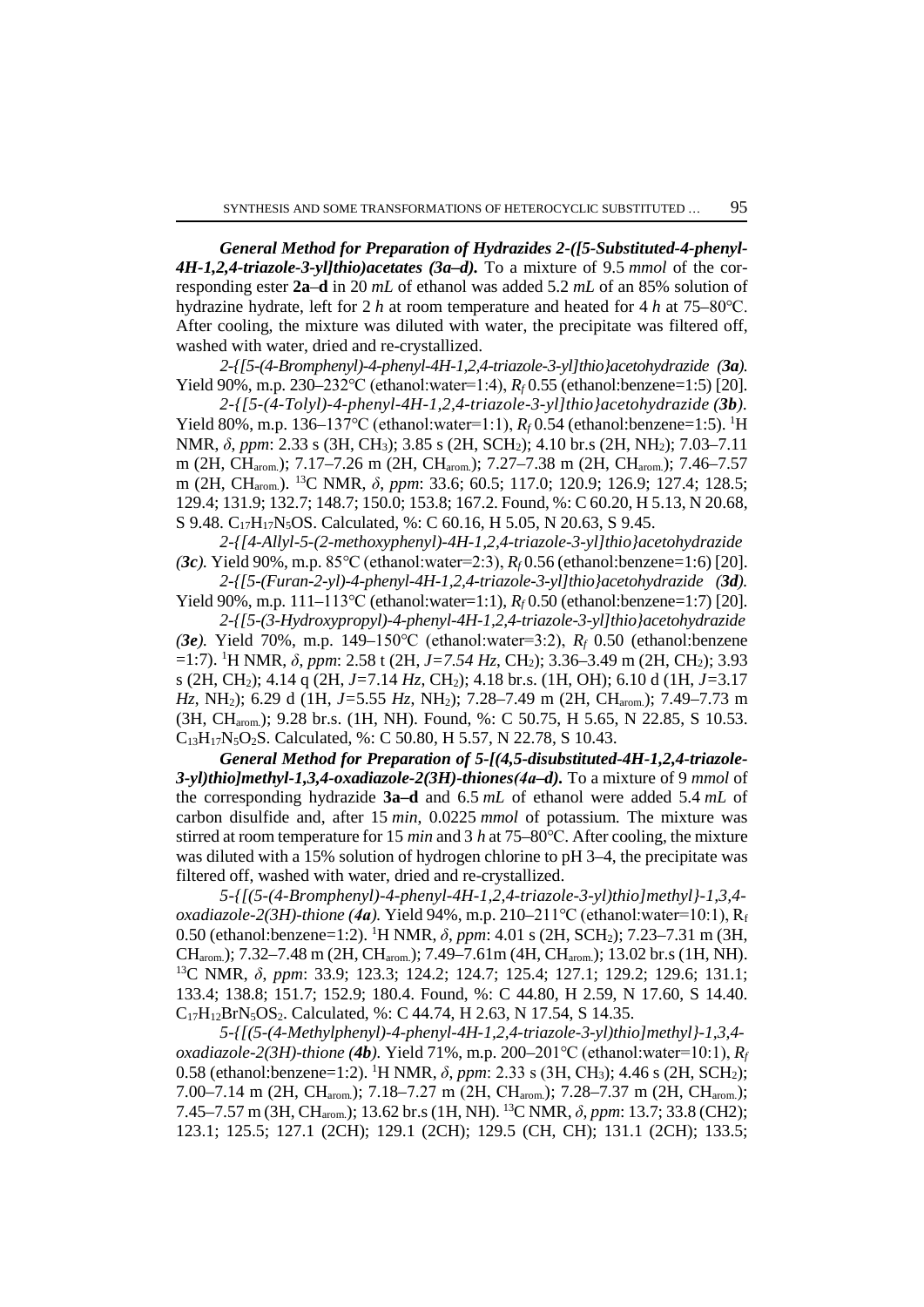151.6; 152.8. Found, %: C 58.80, H 3.29, N 19.10, S 17.50. C<sub>18</sub>H<sub>13</sub>N<sub>5</sub>OS<sub>2</sub>. Calculated, %: C 58.85, H 3.54, N 19.07, S 17.44.

*5-{[(5-(2-Methoxyphenyl)-4-allyl-4H-1,2,4-triazole-3-yl)thio]methyl}-1,3,4 oxadiazole-2(3H)-thione (4с).* Yield 70%, m.p. 171–172℃ (ethanol:water=4:1), *Rf* 0.53 (ethanol:benzene=1:4). 1 H NMR, *δ*, *ppm*: 3.81–3.87 s (3H, ОСН3); 3.98 s (2H, SCH2); 4.39–4.49 m (2H, NCH2); 4.86–4.88 m (1H, =CH2); 5.10–5.12 m (1H,  $=CH_2$ ); 5.70 s (1H, CH=); 7.00–7.14 m (2H, CH<sub>arom</sub>); 7.33–7.35 m (2H, CH<sub>arom</sub>); 7.47–7.49 m (1H, CHarom.); 13.11 br.s (1H, NH). 13C NMR, *δ*, *ppm*: 12.9; 13.5; 25.8; 123.1; 124.6; 127.0 (2CH); 129.1 (2CH); 129.5(CH); 131.4; 133.5; 151.6; 152.8. Found, %: C 48.50, H 4.79, N 22.00, S 17.30. C<sub>15</sub>H<sub>15</sub>N<sub>5</sub>O<sub>2</sub>S<sub>2</sub>. Calculated, %: C 48.52, H 4.84, N 21.56, S 17.25.

*5-({[5-(Furan-2-yl)-4-phenyl-4H-1,2,4-triazole-3-yl]thio}methyl)-1,3,4 oxadiazole-2(3H)-thione (4d).* Yield 60%, m.p. 218℃ (ethanol:water=5:1), *Rf* 0.42 (ethanol:benzene=2:5). 1 H NMR, *δ*, *ppm*: 4.45 s (2H, SCH2); 6.22 d (1H, *J=*4.0*Hz*, CHfuryl); 6.40 d (1H, *J=*5.5 *Hz*, CHfuryl); 7.36–7.44 m (2H, CHarom.); 7.53 s (1H, CHfuryl); 7.56–7.63 m (3H, CHarom.); 14.20 br.s (1H, NH). 13C NMR, *δ*, *ppm*: 26.1; 110.9; 110.9; 127.2; 129.4; 129.9; 132.9; 140.9; 143.8; 147.3; 148.7; 159.1; 177.8. Found, %: C 50.40, H 3.06, N 19.66, S 17.98. C<sub>15</sub>H<sub>11</sub>N<sub>5</sub>O<sub>2</sub>S<sub>2</sub>. Calculated, %: C 50.42, H 3.08, N 19.61, S 17.93.

*General Method for Preparation of (3,5-dimethyl-1H-pyrazol-1-yl)-2-(4,5 disubstituted-4H-1,2,4-triazole-3-yl]thio)ethan-1-ones (5а–b).* To a mixture of 9 *mmol* of the corresponding hydrazide **3d**–**e** and 6.5 *mL* of ethanol were added 9 *mmol* of acetyl acetone and, after 15 *min*, 0.2 *mL* of concentrated hydrochloric acid. The mixture was stirred at room temperature for 15 *min* and 6 *h* at 80–85℃. After cooling, the mixture was diluted with water, the precipitate was filtered off, washed with water, dried and re-crystallized.

*1-(3,5-Dimethyl-1H-pyrazol-1-yl)-2-{[5-(furan-2-yl)-4-phenyl-4H-1,2,4-triazole-3-yl]thio}ethan-1-one (5a).* Yield 60%, m.p. 113–115℃ (ethanol:water=1:1); *Rf* 0.50 (ethanol:benzene=1:6). 1 H NMR, *δ*, *ppm*: 2.10 t (3H, CH3); 2.46 t (3H, CH3); 4.45 s (2H, SCH<sub>2</sub>); 6.10–6.12 m (1H, CH<sub>furyl</sub>); 6.22 d (1H, *J*=4.0 *Hz*, CH<sub>furyl</sub>); 6.40 d (1H, *J*=5.5 *Hz*, CH<sub>furyl</sub>); 7.36–7.44 m (2H, CH<sub>arom.</sub>); 7.53 s (1H, CH<sub>furyl</sub>); 7.56–7.63 m (3H, CHarom.). 13C NMR, *δ*, *ppm*: 12.9; 13.5; 38.4; 104.4; 110.1; 110.4; 131.0; 131.2; 131.9; 145.9; 146.9; 151.8; 157.7; 162.6. Found, %:C 60.12, H 4.42, N 18.50, S 8.50.  $C_{19}H_{17}N_5O_2S$ . Calculated, %: C 60.14, H 4.52, N 18.46, S 8.45.

*1-(3,5-Dimethyl-1H-pyrazol-1-yl)-2-{[5-(3-hydroxypropyl)-4-phenyl-4H-1,2,4 triazole-3-yl]thio}ethan-1-one (5b).* Yield 67%, m.p. 70–71℃ (ethanol:water=1:1), *R<sub>f</sub>* 0.40 (ethanol:benzene=1:7). <sup>1</sup>H NMR, δ, *ppm*: 2.10 t (3H, CH<sub>3</sub>); 2.46 t (3H, CH<sub>3</sub>); 2,58 t (2H, *J=*7.5 *Hz*, CH2); 3.36–3.49 m (2H, CH2); 3.93 s (2H, SCH2); 4.14 qw (2H, *J*=7.1 *Hz*, CH<sub>2</sub>); 4.18 br.s (1H, OH); 6.10–6.12 m (1H, CH); 7.28–7.49 m (2H, CH<sub>arom.</sub>); 7.49–7.73 m (3H, CHarom.).13C NMR, *δ*, *ppm*: 12.9;13.5; 25.3; 29.8; 38.4; 60.4; 110.3; 129.1; 132.0; 142.3; 147.7; 148.2; 149.4; 151.8; 162.3. Found, %: C 37.80, H 4.28, N 18.50, S 8.99. C19H17N5O2S. Calculated, %: C 37.99, H 4.48, N 18.46, S 8.44.

> *Received 15.11.2019 Reviewed 24.02.2020 Accepted 27.07.2020*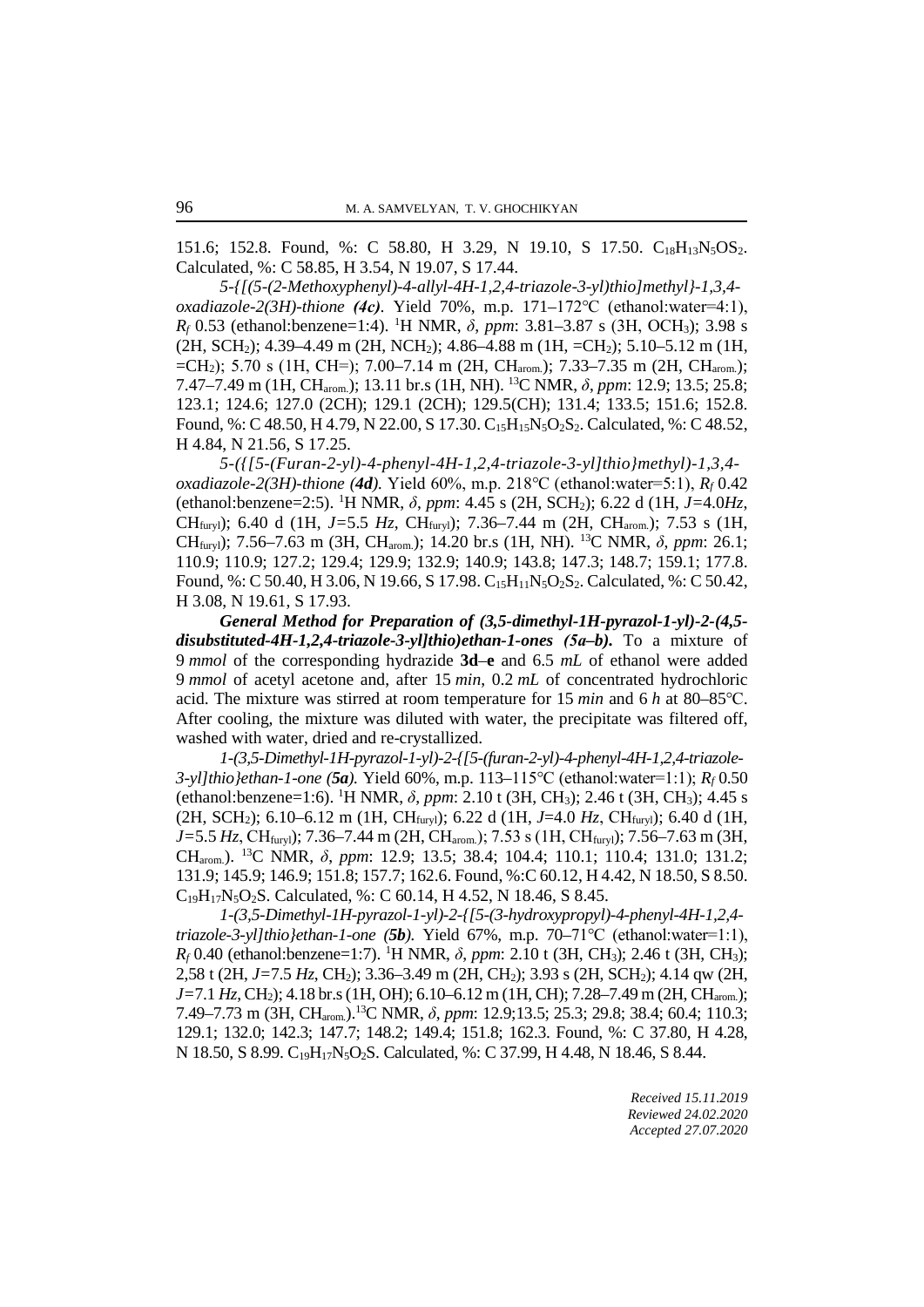#### REFERENCES

- 1. Murlykina M.V., Sakhno Y.I., et al. Study of the Chemoselectivity of Multicomponent Heterocyclizations Involving 3-Amino-1,2,4-triazole and Pyruvic Acids as Key Reagents, and Biological Activity of the Reaction Products. *Eur. J. Org. Chem*. **20** (2015), 4481–4492. <https://doi.org/10.1002/ejoc.201500469>
- 2. Bayrak H., Demirbas A., Demirbas N., Karaoglu S.Al. Cyclization of Some Carbothioamide Derivatives Containing Antipyrine and Triazole Moieties and Investigation of Their Antimicrobial Activities. *Eur. J. Med. Chem.* **45** (2010), 4726–4732. <https://doi.org/10.1016/j.ejmech.2010.07.018>
- 3. Pandey S.K., Ahamd A., Pandey O.P., Nizamuddin Kh. Polyethylene Glycol Mediated, One-pot, Three-Component Synthetic Protocol for Novel 3-[3-Substituted-5-mercapto-1,2,4-triazol-4-yl] spiro-(indan-1′,2-thiazolidin)-4-ones as New Class of Potential Antimicrobial and Antitubercular Agents. *J. Heterocycl. Chem.* **51** (2014), 1233–1239. <https://doi.org/10.1002/jhet.1605>
- 4. Ünver Ya., Sancak K., Çelik F, et al. New Thiophene-1,2,4-triazole-5(3)-ones: Highly Bioactive Thiosemicarbazides, Structures of Schiff Bases and Triazole–thiols. *Eur. J. Med. Chem.* **84** (2014), 639–650.

<https://doi.org/10.1016/j.ejmech.2014.01.014>

- 5. Arafa W.A.A. Preparation and Evaluation of Antibacterial Activity of Some New 1,2,4-Triazole Derivatives. *J. Heterocycl. Chem.* **47** (2010), 1109–1115. <https://doi.org/10.1002/jhet.431>
- 6. Zhang B., Li Y.-H., Liu Y., et al. Design, Synthesis and Biological Evaluation of Novel 1,2,4- Triazolo [3,4-b][1,3,4] Thiadiazines Bearing Furan and Thiophene Nucleus. *Eur. J. Med. Chem.* **103** (2015), 335–342.

<https://doi.org/10.1016/j.ejmech.2015.08.053>

- 7. Bakavoli M., Rahimizadeh M., Shiri A., et al. Synthesis of New Derivatives of 3-Aryl-1,5 dimethyl-1H-[1,2,4]triazolo[4′,3′:1,2]pyrimido[4,5-e][1,3,4]oxadiazines as Potential Antiproliferative Agents. *J. Heterocycl. Chem*. **48** (2011), 183–187. <https://doi.org/10.1002/jhet.509>
- 8. Milen M., Földesi T., Dancsó A., Simig G., Volk B. Synthesis of Three New Tricyclic Ring Systems: Pyrrolotriazepines Condensed with an Imidazole, a Triazole or a Tetrazole Ring. *Synlett.*  **26** (2015), 2418–2424. <https://doi.org/10.1055/s-0034-1380538>
- 9. Plech T., Kaproń B., Łuszczki J., et al. Studies on the Anticonvulsant Activity of 4-Alkyl-1,2,4 triazole-3-thiones and Their Effect on GABAergic System. *Eur. J. Med. Chem*. **86** (2014), 690–699.

<https://doi.org/10.1016/j.ejmech.2014.09.034>

- 10. Parmar K., Suthar Bh., Prajapati S., Suthar A. Synthesis and Biological Activity of Novel 1,3,5- Trisubstituted 1,2,4-Triazole Derivatives. *J. Heterocycl. Chem.* **47** (2010), 156–161. <https://doi.org/10.1002/jhet.291>
- 11. Song H.-X., Shi D.-Q. Synthesis and Fungicidal Activity of (*E*)-α-(Methoxyimino)benzeneacetate Derivatives Containing 1,2,4-Triazole Schiff Base Side Chain. *J. Heterocycl. Chem.* **51** (2014)*,*  1345–1348.

<https://doi.org/10.1002/jhet.1795>

12. Prieto A., Uzel A., Bouyssi D., Monteiro N. Thiocyanation of N,N-Dialkylhydrazonoyl Bromides: An Entry to Sulfur-Containing 1,2,4-Triazole Derivatives. *Eur. J. Org. Chem.***28 (**2017), 4201–4204.

<https://doi.org/10.1002/ejoc.201700819>

- 13. El Rady E.A. An Efficient Synthesis of Some New Isolated and Fused Triazole Derivatives. *J. Heterocycl. Chem.* **50** (2013), E228–233. <https://doi.org/10.1002/jhet.1110>
- 14. Saeed A., Qasim M., Hussain M. Novel Bis(2-(5-((5-phenyl-1*H*-tetrazol-1-yl)methyl)-4*H*-1,2,4 triazol-3-yl)phenoxy)Alkanes: Synthesis and Characterization. *J. Heterocycl. Chem*. **52** (2015), 1114–1118.

<https://doi.org/10.1002/jhet.2211>